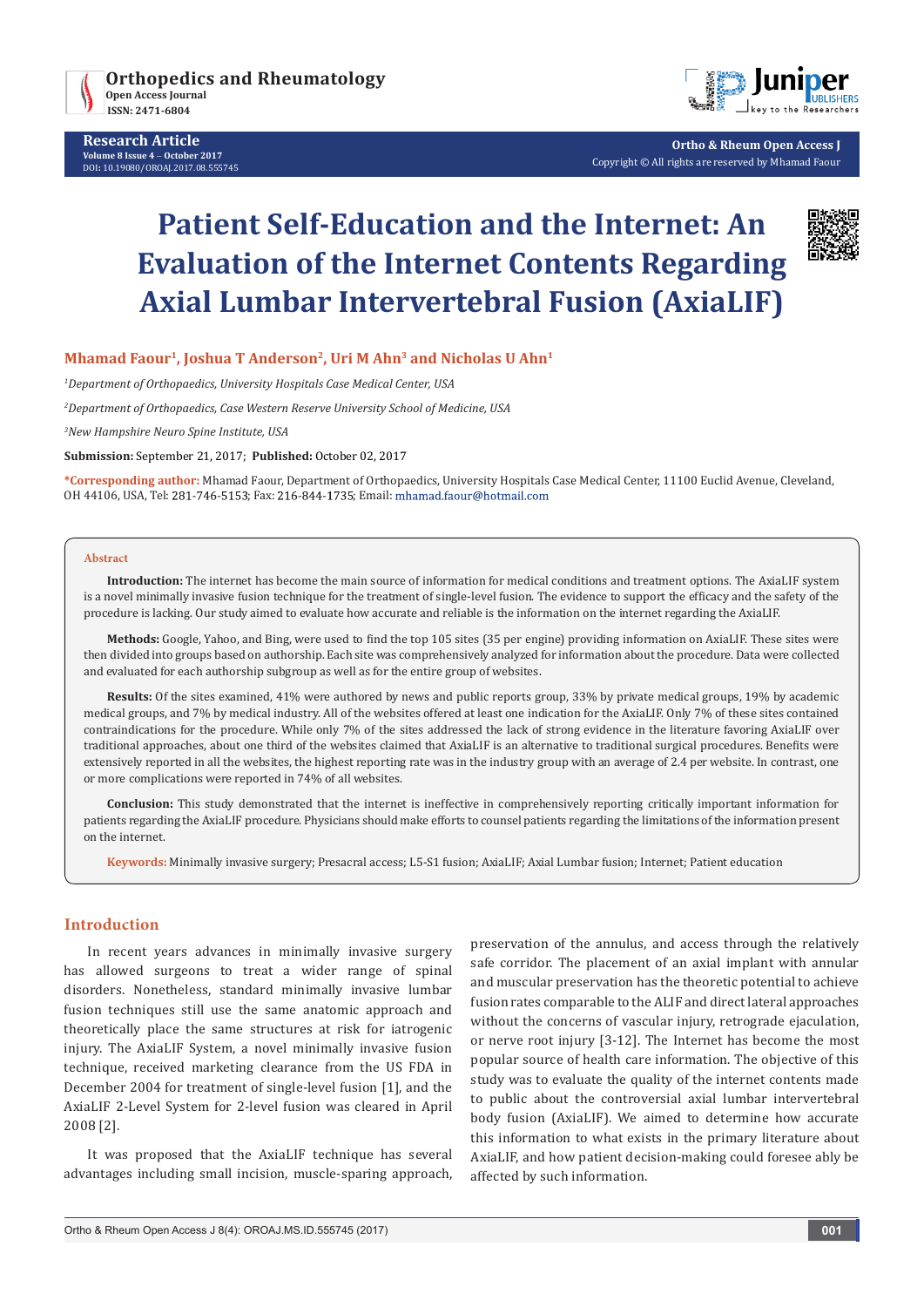#### **Materials and Methods**

Our study design attempted to model the patient internet search experience as closely as possible. Three commonly used search engines were identified: Google, Yahoo!, and Microsoft Bing. Each of these engines was used to search for the general term "AxiaLIF". The top 35 sites identified using each search engine were analyzed to compile a total data set of 105 sites consistent with the numbers evaluated in prior studies [13- 17]. Duplicate sites within and between search engines were discarded, as were sites that were identical with the exception of URL. Sites directly linking to publications in academic journals were excluded. Our search was carried out using a naïve internet browser to limit bias from prior medically related browsing history, and location services for each search engine were disabled to reduce geographic impact on search results.

Each site was first evaluated on the basis of sponsorship. Sites were classified into one of four categories: Academic, Private, Industry, or Others. Sites sponsored by accredited universities or university affiliated healthcare institutions were defined to be Academic. Sites sponsored by a privately operating **Table 1:** Overview of the AxiaLIF system.

physician or group of physicians or sites sponsored by a private corporation and edited by a privately operating physician or group of physicians were classified as Private. Sites sponsored by biomedical device corporations were considered to be Industry. Sites falling outside of these three categories were categorized as others, these sites included, blogs, news articles or reports about AxiaLIF, and websites that couldn't be categorized otherwise.

The appropriate indications, contraindications, claimed benefits, risks or complications, and the alternative nonsurgical treatments were all collected and recorded (Table 1). The statement, that strong evidence for better outcomes of AxiaLIF over other traditional procedures has not yet been demonstrated in the literature, was investigated and reported from each site. The statement that the AxiaLIF is an alternative to the traditional approaches was evaluated and reported from each website. We didn't account for the date of the websites, as patients might not be influenced by date of the sites when they are interpreting data. Whether sites offered step-by-step description or illustration of the procedure or the implants was also recorded.

|                                                                                                                                                                                                                    |                                                                                                                                                                                                                                    | <b>AxiaLIF System</b>                                                                                                                  |                                                                                                                                                                                                                                          |                                                                                                                                                                                                                                                |
|--------------------------------------------------------------------------------------------------------------------------------------------------------------------------------------------------------------------|------------------------------------------------------------------------------------------------------------------------------------------------------------------------------------------------------------------------------------|----------------------------------------------------------------------------------------------------------------------------------------|------------------------------------------------------------------------------------------------------------------------------------------------------------------------------------------------------------------------------------------|------------------------------------------------------------------------------------------------------------------------------------------------------------------------------------------------------------------------------------------------|
| <b>Indications</b>                                                                                                                                                                                                 | <b>Contraindications</b>                                                                                                                                                                                                           | <b>Benefits</b>                                                                                                                        | <b>Risks/Complications</b>                                                                                                                                                                                                               | Alternative non-surgical<br>treatments                                                                                                                                                                                                         |
| 1. Degenerative disc<br>disease.<br>2. Multiple recurrent disc<br>herniation<br>3. Degenerative lumbar<br>scoliosis<br>4. Spondylolisthesis<br>(Grade I or II)<br>5. Pseudoarthrosis<br>6. Symptomatic instability | 1. Coagulopathy<br>2. Bowel Disease<br>3. Pregnancy<br>4. Sacral agenesis<br>5. Previous surgery<br>(compromised access or<br>bowel adhesions)<br>6. Treatment of Tumor or<br>Trauma<br>7. Spondylolisthesis<br>(Grade III and IV) | Reduction in:<br>1. Pain<br>2. Musculo-ligamentous<br>damage<br>3. Blood loss<br>4. Hospital Stay<br>5. Post-operative narcotic<br>use | 1. Bowel Injury<br>2. Hypotension<br>3. Para-sacral Hematoma<br>4. Sacral fracture<br>5. Vascular injury<br>6. Infection (Systemic,<br>Surgical site)<br>7. Rod migration<br>8. Graft subsidence<br>9. Nerve injury<br>10. Ureter injury | 1. NSAIDs<br>2. Muscle relaxant<br>3. Chiropractor<br>manipulation<br>4. Epidural injections<br>5. TENS units<br>6. Ultrasound<br>7. Massage<br>8. Heat/Ice therapy<br>9.Acupuncture<br>10. Exercise<br>11. Weight reduction<br>12. Ergonomics |

*NSAIDs: Non-Steroidal Anti-Inflammatory Drugs; TENS: Transcutaneous Electrical Nerve Stimulators*

Lastly, recent updates to each website were not taken into account, so the information identified could theoretically have been outdated. However, the point was to simulate what the internet search would be like for a patient. In addition, when reporting variables, rates between groups were not compared or checked for any statistically significant differences. Rather, we wished to look for reporting trends within the available information on the internet. Each variable was analyzed as binary data. For each variable, the total number of sites and the number of sites within each category of authorship that provided sufficient information for that particular variable were reported. Also, the total percent of all 105 websites as well as the percent of websites within each category of authorship that reported each variable were calculated.

No funding was received for this study, nor were there any conflict of interests.

#### **Results**

Upon searching the term "AxiaLIF", about 85.000 sites emerged between Google, which had about 20.800 sites, Yahoo, which had about 29.400 sites, and Bing, which had about 35.700 sites. Analysis of the top 105 sites collected for the sponsorship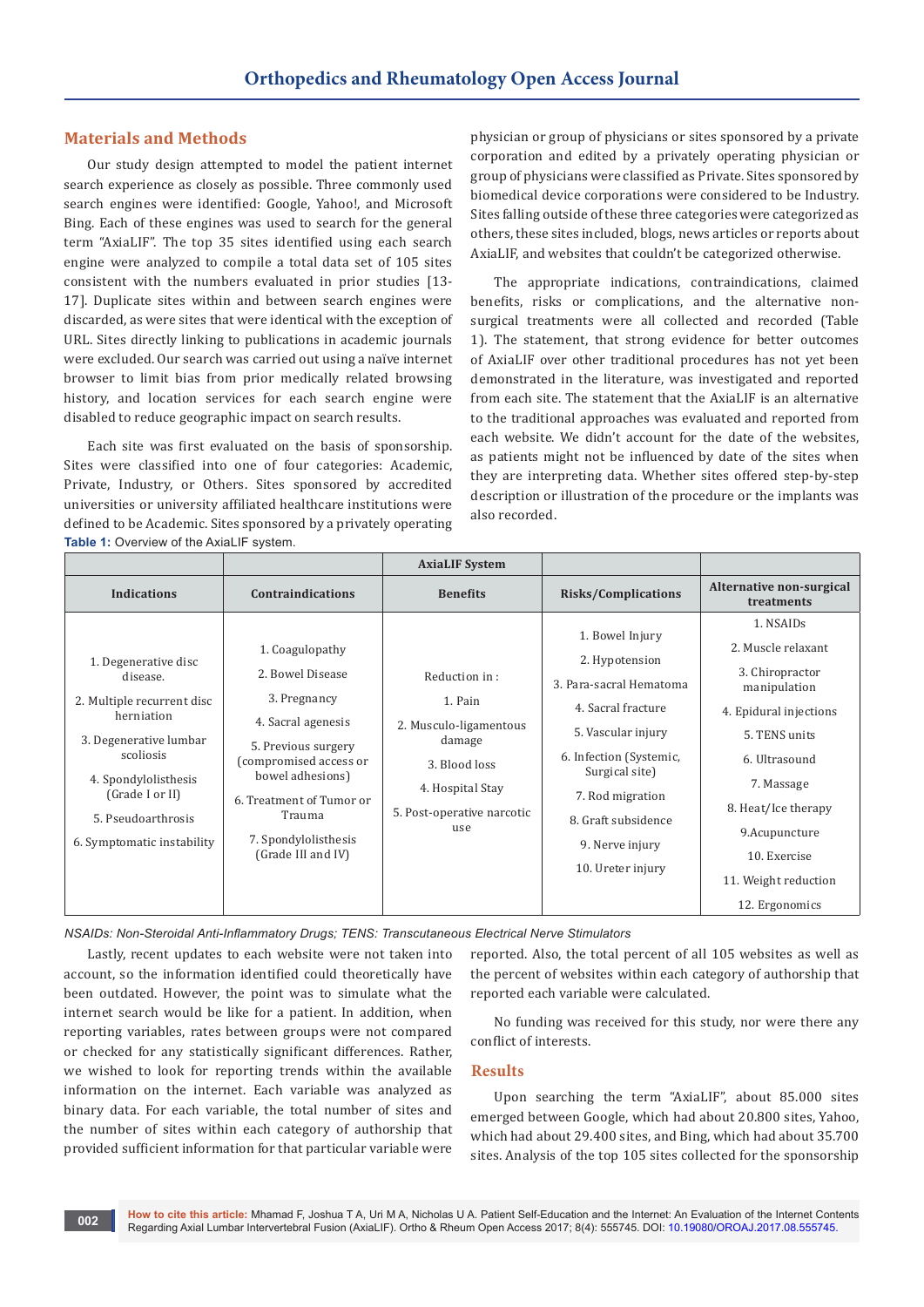showed that of the 105 sites evaluated 41% were others, 33% were private, 19% were Academic, and 7% were Industrial. Of all the websites, at least one indication was reported per website for the AxiaLIF procedure. Contraindications of the procedure were reported in only 7% of the total websites. More details

are presented in Table 2. The role of AxiaLIF as an alternative to traditional approaches was mentioned in 36 websites (34%). The statement of lack of strong evidence favoring outcomes of AxiaLIF over other traditional procedures was mentioned only in 7 websites (7%). (Table 3).

**Table 2:** sites by Authorship, Indications, mean of indications per website, and contraindications of the AxiaLIF procedure.

| Authorship | Number of sites $(\%)$ | <b>Indications</b> | <b>Mean of indications</b> | Contraindications (%) |
|------------|------------------------|--------------------|----------------------------|-----------------------|
| Academic   | 20(19%)                | 20                 |                            | $0(0\%)$              |
| Private    | 35 (33%)               | 43                 | 1.2                        | 1(3%)                 |
| Industry   | 7(7%)                  |                    | $1.0\,$                    | 6(86%)                |
| Others     | 43 (41%)               | 40                 | 0.9                        | $0(0\%)$              |
| Total      | $105(100\%)$           | 110                | $1.0\,$                    | (7%)                  |

**Table 3:** Mention of lack of strong evidence for better outcomes of AxiaLIF, and mention of AxiaLIF as an alternative procedure for traditional approaches.

| Authorship | No better outcomes $(\% )$ | Alternative to traditional approaches (%) |
|------------|----------------------------|-------------------------------------------|
| Academic   | $2(10\%)$                  | 5(25%)                                    |
| Private    | 1(3%)                      | 11 (31%)                                  |
| Industry   | $0(0\%)$                   | 2(29%)                                    |
| Others     | 4(9%)                      | 18 (42%)                                  |
| Total      | 7(7%)                      | 36(34%)                                   |

**Table 4:** Benefits claimed form AxiaLIF over traditional procedures.

| <b>Benefits</b>                    | Academic $(n=20)$ $(\%)$ | Private $(n=35)$ $(\%)$ | Industry $(n=7)$ $(\%)$ | Others $(n=43)$ $(\% )$ | Total (n=105) $(\% )$ |
|------------------------------------|--------------------------|-------------------------|-------------------------|-------------------------|-----------------------|
| Less pain                          | 13 (65%)                 | 19 (54%)                | 4(57%)                  | 23 (53%)                | 59 (56%)              |
| Less muscle damage                 | $8(40\%)$                | 9(26%)                  | 4(57%)                  | 14 (33%)                | 35 (33%)              |
| Less blood loss                    | 3(15%)                   | 6(17%)                  | 3(43%)                  | 7(16%)                  | 19 (18%)              |
| Less hospital stay                 | 13 (65%)                 | 24 (69%)                | 5(71%)                  | $26(60\%)$              | 68 (65%)              |
| less narcotic use after<br>surgery | 1(5%)                    | $0(0\%)$                | 1(14%)                  | $1(2\%)$                | 3(3%)                 |
| Total                              | 38                       | 58                      | 17                      | 71                      | 184                   |
| Mean Benefit/website               | 1.9                      | 1.7                     | 2.4                     | 1.7                     | 1.8                   |

#### **Table 5:** Risks and complications of AxiaLIF.

| <b>Risks/Complications</b> | Academic ( $n=20$ ) (%) | Private $(n=35)$ $(\% )$ | Industry $(n=7)$ $(\%)$ | Others $(n=43)$ $(\% )$ | Total ( $n=105$ ) (%) |
|----------------------------|-------------------------|--------------------------|-------------------------|-------------------------|-----------------------|
| Bowel Injury               | 3(15%)                  | 3(9%)                    | $1(14\%)$               | 6(14%)                  | 13 (12%)              |
| Hypotension                | $0(0\%)$                | 2(6%)                    | $1(14\%)$               | 2(5%)                   | 5(5%)                 |
| Pre-sacral hematoma        | $2(10\%)$               | $0(0\%)$                 | $0(0\%)$                | 2(5%)                   | $4(4\%)$              |
| Sacral Fracture            | $0(0\%)$                | $0(0\%)$                 | $0(0\%)$                | 2(5%)                   | 2(2%)                 |
| Vascular injury            | $2(10\%)$               | 2(6%)                    | $1(14\%)$               | 4(9%)                   | 9(9%)                 |
| Nerve injury               | $2(10\%)$               | 2(6%)                    | $1(14\%)$               | 2(5%)                   | 7(7%)                 |
| Systemic infection         | $2(10\%)$               | 3(9%)                    | $1(14\%)$               | 6(14%)                  | 12 (11%)              |
| Wound infection            | 1(5%)                   | 3(9%)                    | $1(14\%)$               | 6(14%)                  | $11(10\%)$            |
| Cephalic Rod<br>migration  | 1(5%)                   | 1(3%)                    | $0(0\%)$                | 3(7%)                   | 5(5%)                 |
| Graft subsidence           | $2(10\%)$               | 2(6%)                    | $0(0\%)$                | 2(5%)                   | 6(6%)                 |
| Ureter injury              | $0(0\%)$                | 2(6%)                    | $0(0\%)$                | 2(5%)                   | $4(4\%)$              |
| Total                      | 15 (75%)                | 20 (57%)                 | 6(86%)                  | 37 (86%)                | 78 (74%)              |

Benefits of the AxiaLIF discussed among all websites include pain reduction in 59 websites (56%), less musculoligamentous damage in 35 websites (33%), less blood loss in 19 websites (18%), less hospitals stay in 68 websites (65%) and less narcotic

use after surgery in 3 websites (3%). Benefits were discussed in details in Table 4. Risks and potential complications of the AxiaLIF reported by all websites include: bowel injury in 13 websites (12%), hypotension in 5 websites (5%), Presacral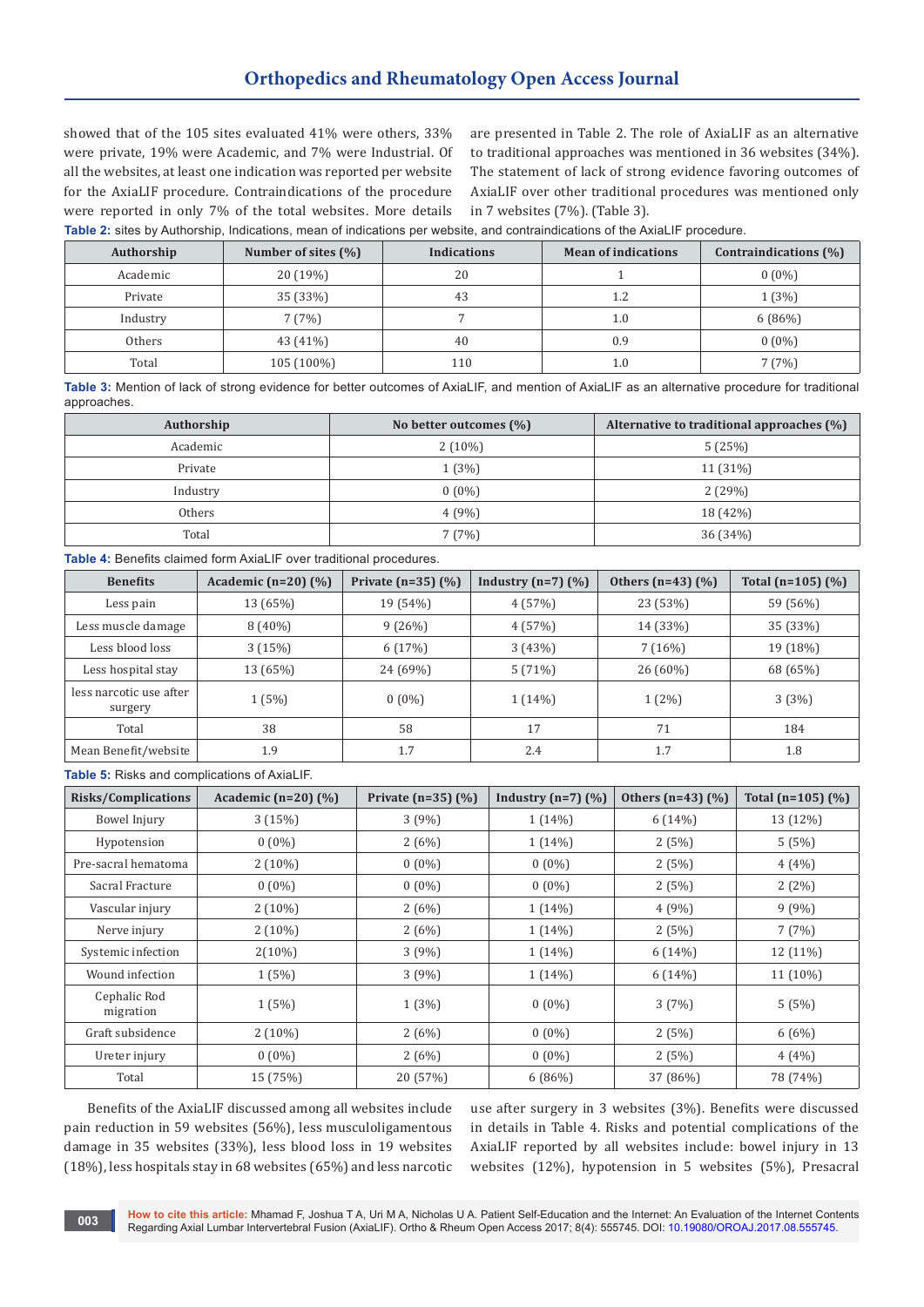hematoma in 4 websites (4%), sacral fracture in 2 websites (2%), vascular injury in 9 websites (9%), nerve injury in 7 websites (7%), systemic infection in 12 websites (11%), wound infection in 11 websites (10%), cephalic rod migration in 5 websites (5%), graft subsidence in 6 websites (6%), and ureter injury in 4 websites (4%). Further analysis by authorship group

is included in Table 5. Alternative treatments for AxiaLIF were mentioned in 2 academic websites, 3 private websites, 3 other 1 websites, none of the industry websites. Thirty seven percent of all the websites offered illustrative images or videos of the surgery and the implants, and 62% of all the websites provided step by step description of the procedure (Table 6).

**Table 6:** Mention of description and illustrations of the procedure and alternative non-surgical treatments in the websites.

| Authorship | Illustrations of the procedure $(\%)$ | Description of the procedure $(\%)$ | Alternative non-surgical treatments $(\%)$ |
|------------|---------------------------------------|-------------------------------------|--------------------------------------------|
| Academic   | $8(40\%)$                             | $12(60\%)$                          | $2(10\%)$                                  |
| Private    | 20 (57%)                              | 33 (94%)                            | 3(9%)                                      |
| Industry   | 2(29%)                                | 4(57%)                              | $0(0\%)$                                   |
| Others     | 9(21%)                                | 16 (37%)                            | 3(7%)                                      |
| Total      | 39 (37%)                              | 65 (62%)                            | $8(8\%)$                                   |

### **Discussion**

The AxiaLIF system (TranS1, Inc., Wilmington, NC) was developed as a minimally invasive method to perform an L5-S1 interbody fusion to treat low back pain of discogenic origin at the level of the L5-S1 disc space. The AxiaLIF approach is presumed to be a percutaneous alternative to the anterior, posterior, or transforaminal lumbar interbody fusion techniques. This makes it the first truly minimally invasive, percutaneously placed lumbar interbody device using the presacral fat bed. The device is indicated for degenerative disc disease (DDD) with or without radicular symptoms, pseudoarthrosis from a prior unsuccessful fusion, and/or spondylolisthesis (Grade 1 or 2). Although the presacral corridor is considered an anatomic safe zone, access through this region can be safely exploited only if the surgeon is intimately familiar with the relevant pelvic anatomy because the entire procedure is visualized under fluoroscopy with no direct observation of the disc space [18,19].

The peer-reviewed published literature reporting outcomes for axial lumbar interbody fusion remains limited to retrospective case series, review articles, and technical reports [20-29]. To date, there are no randomized controlled trials that support the efficacy and safety of axial lumbar interbody fusion as a minimally invasive or percutaneous surgical procedure for the treatment of L5-S1 conditions. Evidence supporting improved clinical outcomes such as pain relief, improvement in function, and successful fusion rates are limited [20-24]. Randomized controlled studies with larger numbers of participants reporting improved clinical outcomes and a decrease in overall complication rates are needed to determine the long term efficacy and safety of axial lumbar interbody fusion for any indication.

With all the controversy of the AxiaLIF approach, it is of the utmost importance that patients have a comprehensive and accurate understanding of the AxiaLIF system before undergoing the procedure. Increasing number of patients is using the internet as a source of information for their health care problems and medical decision-making. Therefore, it is imperative that publicly available information on the AxiaLIF

system over the internet is correct, thorough, and reflects the best interest of the patients suffering from lower back pain. Our purpose was to evaluate the quality of this information.

In reviewing the top 105 websites from 3 independent search engines, the result of this study concluded that much of the information on AxiaLIF available on the internet are insufficient and inaccurate for patients to make medical decisions about the benefits of axial lumbar interbody fusion (AxiaLIF). Our findings were consistent with other studies reporting that the internet doesn't contain all the accurate and important information on orthopedic procedures and conditions [13-17]. Our analysis showed that the majority of websites offering information about AxiaLIF were sponsored by news articles and public reports which accounts for 41% of the websites and only 19% of the websites were accounted for academic universities or university affiliated hospitals. This is concerning because patients supposed to look for trusted and thorough information about diseases and treatment options from the academic websites.

All the websites reported at least one indication for the procedure. Private Sites sponsored by a privately operating physician or group of physicians or sites sponsored by a private corporation and edited by a privately operating physician or group of physicians had the highest average of reporting indications for the procedure with an average of 1.2 per website. On the other hand, the number of websites reported contraindications was much lower, with only 7% of the websites reported at least one contraindication, all of which were from websites sponsored by the industry. Even worse, none of the academic websites mentioned any of contraindications listed in our criteria.

While the retrospective and case series studies showed positive results in measured outcomes, it is not at the evidence level required to draw clinical conclusions for efficacy and safety. Current evidence on the efficacy of trans-axial interbody lumbosacral fusion is limited in quantity but shows symptom relief in the short term in some patients. Only 7% of the websites addressed the level of evidence of the studies that investigated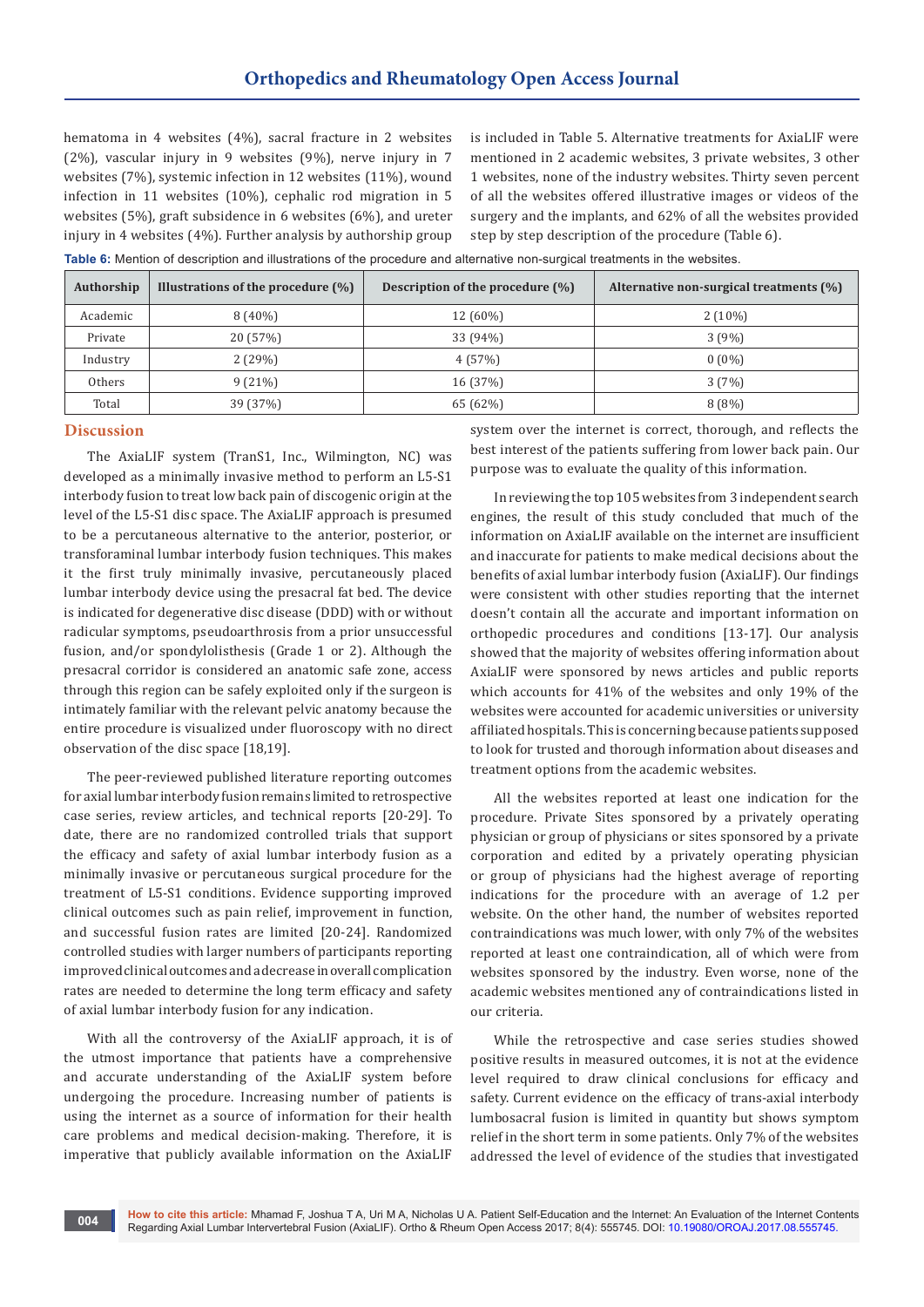the AxiaLIF procedure. Not surprisingly, none of them were from an industrial websites. Also, about third of the websites mentioned the phrase that the procedure is an alternative to the traditional approaches in treating patients with lower back pain.

The analysis of purported benefits and possible complications of the procedure is concerning. While all of the websites offered at least one benefit of the procedure, the majority of them were from industrial websites (mean of indication 2.4 per site). Fewer websites reported possible complications and risk of the AxiaLIF procedure. Private Websites had the poorest reporting rate with only 57% of the websites reported a possible risk of the procedure. Rectal perforation being the most serious and most common complication of the AxiaLIF mentioned only in 12% of the websites. This large imbalance between reporting the benefits and the possible complications addressed portrays the inadequacy and potential bias of the available information of AxiaLIF towards recruiting patients.

Only 8 websites offered alternative treatments to the procedure. This small number of websites addressing alternative methods of treatment is more concerning. These findings support the claims of the extensive direct-to-costumer marketing on the web which is the main effect on patients seeking information about their treatment options [15-17]. Considering the aggressive advertisement of the AxiaLIF approach, two thirds of the websites offered step-by-step description of the procedure, and one third of the websites provided illustrations and figures for the implants. Most of them were offered by the private websites with 94% of the websites offered description of the procedure and 57% offered illustrations and figures for the AxiaLIF system.

In conclusion, our findings in this study demonstrated a large inadequacy and imbalance of information made available to general public on the internet for axial lumbar interbody fusion (AxiaLIF). Not only is the information provided largely incomplete, it is potentially biased toward recruiting rather than educating the patients regarding the procedure. Unfortunately, these results are consistent with those published by multiple other groups evaluating internet information on various orthopedics conditions and procedures [13-17].

Only clear communication between the patient and physician leading to mutual understanding of the risks and benefits of treatment options increase patient confidence in their doctors and may lead to higher satisfaction with decision [30]. However, the clinical encounter is usually short, and often there is not sufficient time to discuss in-depth the complex issues that patients must understand to make a decision. Therefore, offering trusted sources of information such as informative websites, pamphlets, and other aids can increase patients' knowledge about the risks and benefits of therapeutic alternatives help them clarify their preferences [31,32]. The appropriate discussion of a patient's understanding of a procedure with a physician remains

as critical as ever, and physicians should make efforts to counsel patients regarding the limitations of the information present on the internet.

# **Study Funding**

No funding was received for or from this study.

#### **References**

- 1. Food and Drug Administration (2004) 510(k) Summary: TranS1 Axial Fixation System. Food and Drug Administration, Silver Spring, USA.
- 2. Food and Drug Administration (2008) 510(k) Summary: TranS1 AxiaLIF II System. Food and Drug Administration, Silver Spring, USA.
- 3. [Anand N, Rosemann R, Khalsa B, Baron EM \(2010\) Mid-term to long](https://www.ncbi.nlm.nih.gov/pubmed/20192666)[term clinical and functional outcomes of minimally invasive correction](https://www.ncbi.nlm.nih.gov/pubmed/20192666)  [and fusion for adults with scoliosis. Neurosurg Focus 28\(3\): E6.](https://www.ncbi.nlm.nih.gov/pubmed/20192666)
- 4. [Aryan HE, Newman CB, Gold JJ, Acosta FL, Coover C, et al. \(2008\)](https://www.ncbi.nlm.nih.gov/pubmed/18683115)  [Percutaneous axial lumbar interbody fusion \(AxiaLIF\) of the L5-S1](https://www.ncbi.nlm.nih.gov/pubmed/18683115)  [segment: initial clinical and radiographic experience. Minim Invasive](https://www.ncbi.nlm.nih.gov/pubmed/18683115)  [Neurosurg 51\(4\): 225-230.](https://www.ncbi.nlm.nih.gov/pubmed/18683115)
- 5. [Cragg A, Carl A, Casteneda F, Dickman C, Guterman L, et al. \(2004\)](https://www.ncbi.nlm.nih.gov/pubmed/14734972)  [New percutaneous access method for minimally invasive anterior](https://www.ncbi.nlm.nih.gov/pubmed/14734972)  [lumbosacral surgery. J Spinal Disord Tech 17\(1\): 21-28.](https://www.ncbi.nlm.nih.gov/pubmed/14734972)
- 6. [Fantini GA, Pappou IP, Girardi FP, Sandhu HS, Cammisa FP, et al.](https://www.ncbi.nlm.nih.gov/pubmed/18007256)  [\(2007\) Major vascular injury during anterior lumbar spinal surgery:](https://www.ncbi.nlm.nih.gov/pubmed/18007256)  [incidence, risk factors, and management. Spine 32\(24\): 2751-2758.](https://www.ncbi.nlm.nih.gov/pubmed/18007256)
- 7. [Ledet EH, Tymeson MP, Salerno S, Carl AL, Cragg A \(2005\)](https://www.ncbi.nlm.nih.gov/pubmed/16438229)  [Biomechanical evaluation of a novel lumbosacral axial fixation device.](https://www.ncbi.nlm.nih.gov/pubmed/16438229)  [J Biomech Eng 127\(6\): 929-933.](https://www.ncbi.nlm.nih.gov/pubmed/16438229)
- 8. [MacMillan M, Fessler RG, Gillespy M, Montgomery WJ \(1996\)](https://www.ncbi.nlm.nih.gov/pubmed/8835150)  [Percutaneous lumbosacral fixation and fusion: anatomic study and](https://www.ncbi.nlm.nih.gov/pubmed/8835150)  [two-year experience with a new method. NeurosurgClin N Am 7\(1\):](https://www.ncbi.nlm.nih.gov/pubmed/8835150)  [99-106.](https://www.ncbi.nlm.nih.gov/pubmed/8835150)
- 9. [Marotta N, Cosar M, Pimenta L, Khoo LT \(2006\) A novel minimally](http://thejns.org/doi/pdfplus/10.3171/foc.2006.20.1.10)  [invasive presacral approach and instrumentation technique for](http://thejns.org/doi/pdfplus/10.3171/foc.2006.20.1.10)  [anterior L5-S1 intervertebral discectomy and fusion: technical](http://thejns.org/doi/pdfplus/10.3171/foc.2006.20.1.10)  [description and case presentations. Neurosurg Focus 20\(1\): E9.](http://thejns.org/doi/pdfplus/10.3171/foc.2006.20.1.10)
- 10. [Sasso RC, Kenneth Burkus J, LeHuec JC \(2003\) Retrograde ejaculation](https://www.ncbi.nlm.nih.gov/pubmed/12768143)  [after anterior lumbar interbody fusion: transperitoneal versus](https://www.ncbi.nlm.nih.gov/pubmed/12768143)  [retroperitoneal exposure. Spine 28\(10\): 1023-1026.](https://www.ncbi.nlm.nih.gov/pubmed/12768143)
- 11. [Sharma AK, Kepler CK, Girardi FP, Cammisa FP, Huang RC, et al. \(2011\)](https://www.ncbi.nlm.nih.gov/pubmed/20844451)  [Lateral lumbar interbody fusion: clinical and radiographic outcomes](https://www.ncbi.nlm.nih.gov/pubmed/20844451)  [at 1 year: a preliminary report. J Spinal Disord Tech 24\(4\): 242-250.](https://www.ncbi.nlm.nih.gov/pubmed/20844451)
- 12. [Shen FH, Samartzis D, Khanna AJ, Anderson DG \(2007\) Minimally](https://www.ncbi.nlm.nih.gov/pubmed/17629985)  [invasive techniques for lumbar interbody fusions. OrthopClin North](https://www.ncbi.nlm.nih.gov/pubmed/17629985)  [Am 38\(3\): 373-386.](https://www.ncbi.nlm.nih.gov/pubmed/17629985)
- 13. [Beredjiklian PK, Bonzentka DJ, Steinberg DR, Bernstein J \(2000\)](https://www.ncbi.nlm.nih.gov/pubmed/11097441)  [Evaluating the source and content of orthopaedic information on the](https://www.ncbi.nlm.nih.gov/pubmed/11097441)  [Internet: the case of carpal tunnel syndrome. J Bone Joint Surg Am](https://www.ncbi.nlm.nih.gov/pubmed/11097441) 82: [1540-1543.](https://www.ncbi.nlm.nih.gov/pubmed/11097441)
- 14. [Morr S, Shanti N, Carrer A, Kubeck J, Gerling MC \(2010\) Quality of](https://www.ncbi.nlm.nih.gov/pubmed/20362253)  [information concerning cervical disc herniation on the Internet. Spine](https://www.ncbi.nlm.nih.gov/pubmed/20362253)  [10\(4\): 350-354.](https://www.ncbi.nlm.nih.gov/pubmed/20362253)
- 15. [Garcia RM, Messerschmitt PJ, Ahn NU \(2009\) An evaluation of](http://journals.lww.com/jspinaldisorders/Abstract/2009/02000/An_Evaluation_of_Information_on_the_Internet_of_a.10.aspx)  [information on the Internet of a new device: the lumbar artificial disc](http://journals.lww.com/jspinaldisorders/Abstract/2009/02000/An_Evaluation_of_Information_on_the_Internet_of_a.10.aspx)  [replacement. J Spinal Disord Tech 22\(1\): 52-57.](http://journals.lww.com/jspinaldisorders/Abstract/2009/02000/An_Evaluation_of_Information_on_the_Internet_of_a.10.aspx)
- 16. [Greene DL, Appel AJ, Reinert SE, Palumbo MA \(2005\) Lumbar disc](https://www.ncbi.nlm.nih.gov/pubmed/15803087)  herniation: evaluation of information on the Internet. Spine 30(7): [826-829.](https://www.ncbi.nlm.nih.gov/pubmed/15803087)